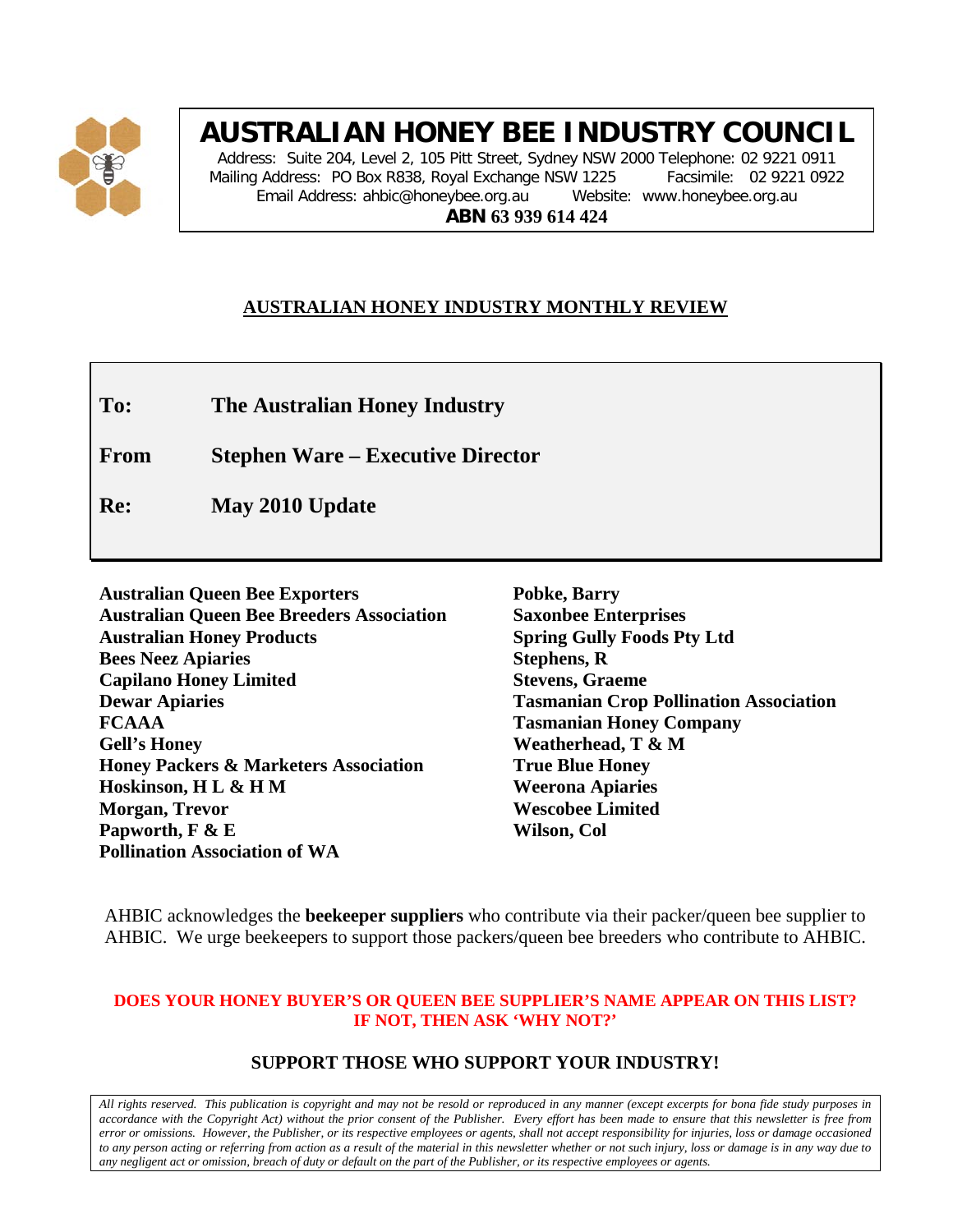### *EXPORT MATTERS* **- NEW AQIS CONTACTS**

Honey exporters have new contacts in the Australian Quarantine and Inspection Service (AQIS). They are:

- Ian Lyall (Ph 02 6272 3630) For all market access enquires and assistance in negotiating new market access. Help with detained consignments.
- Christine Coulson (Ph 02 6272 4167) General enquires about certification for established markets.

I am sorry that I will no longer be the industry's contact for all things involving AQIS honey certification and market access. I have sincerely enjoyed working with the bee product industry, which I believe to be a responsible and mature industry with a strong commitment to self-regulation and a willingness to work with government.

This was demonstrated recently when the European Union Food and Veterinary Office (EU FVO) visited Australia to review residue controls including honey. Participation in a residue-monitoring program is one of the requirements for access to the EU market. The EU FVO appreciated the Australian Honey Bee Industry Council's use of the National Residue Survey to monitor honey for residues and contaminants.

This regular monitoring underpins Australian honey's good residue credentials. The EU FVO also accepted the Australian honey industry HACCP based programs, such as B-QUAL as meeting their requirements.

The EU FVO review found the Australian honey system equivalent to the European system and therefore Australia can continue to export bee products to EU under our current regulations. This means that there is no need for a separate set of Honey Orders. However, AQIS will still be working with the industry to streamline the export process and to assist the industry, through the Australian Honey Bee Industry Council to develop new markets for Australian honey.

To minimise the number of Australian honey consignments detained due to certification errors and to provide options for exporters, AQIS will be introducing new electronic certificates, using the AQIS EXDOC system. AQIS will also be officially listing honey exporters to the EU on the Establishment Register (ER). Both these measures should increase certificate control and minimise the time taken to produce a certificate.

AQIS will retain the manual certificate system for those exporters that want to use a manual certificate.

Speaking of certificates, AQIS has developed a honey certificate for French Polynesia (Tahiti) which has quite specific export requirements. Please contact Ian Lyall, if you are interested in exporting to French Polynesia.

\_\_\_\_\_\_\_\_\_\_\_\_\_\_\_\_\_\_\_\_\_\_\_\_\_\_\_\_\_\_\_\_\_\_\_\_\_\_\_\_\_\_\_\_\_\_\_\_\_\_\_\_\_\_\_\_\_\_\_\_\_\_\_\_\_\_\_\_\_\_\_\_\_\_\_\_\_\_\_\_\_\_\_\_\_\_

Farewell and good luck with your exports.

*Fay Stenhouse* **Residues and Food Safety Email: fay.stenhouse@aqis.gov.au**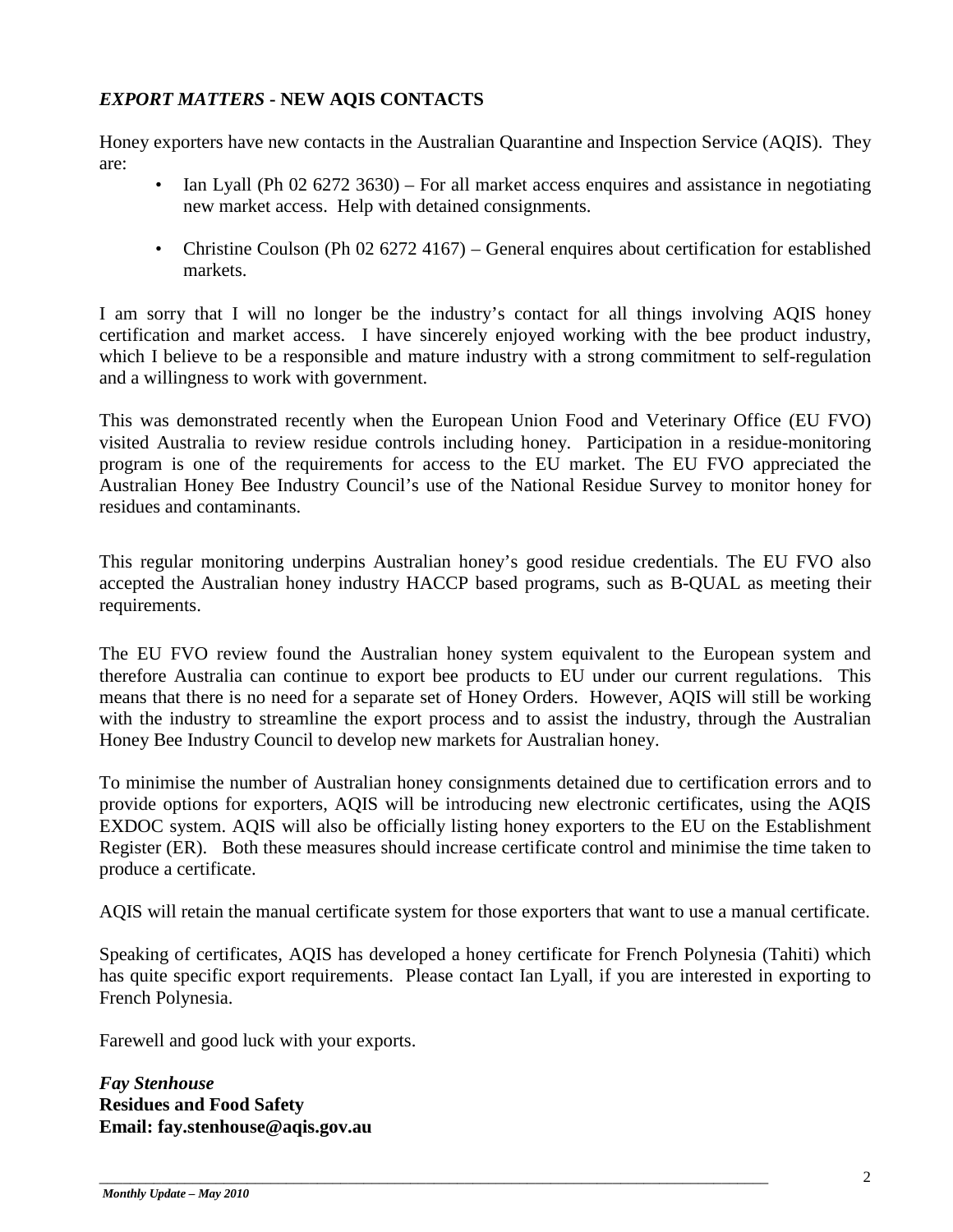# *APIS CERANA* **UPDATE**

## *2 May 2010*

This past fortnight only resulted in one find, IP87. This was at Gordonvale. There has been another suspect nest found at Gordonvale which is awaiting confirmation by the Entomologist.

Beelining is currently underway at three (3) locations, Yarrabah, Gordonvale and Behana Gorge. Behana Gorge is just west of the most southerly IP (excluding Innisfail) so is not unexpected.

The main activity for the past fortnight has been intensive surveillance at Innisfail and in the corridor from Gordonvale to Innisfail. There has been in the vicinity of 3,600 sweeps made in the area and, to date, no more cerana have been found.

There are plans underway to survey the railway yards from Innisfail to Townsville.

Results of mite inspections on samples sent to Brisbane have been negative for all mites.

The media coverage is still good and this in turns leads to good public reporting.

CCAHB had a phone hook-up on Friday 23 April. CCAHB has considered the latest information and has agreed, from the Technical Perspective, to still recommend progressing with the eradication campaign and to re-consider the situation in early June.

The Primary Industries Ministerial Council (PIMC) has met and has agreed to the joint funding proposal, by NMG, for the Asian bee eradication program. The National Management Group (NMG) had put forward a recommendation to fund until the end of this calendar year with a review before the end of the year. This is a positive result for our industry.

### *14 May 2010*

This past fortnight has seen several finds probably as a result of the extra surveillance staff now employed.

IP88 was a nest found at Gordonvale. IP89 was a nest found at Edmonton. IP90 was a nest at Yarrabah. IP91 was a swarm about 30 metres away from IP90. IP 92 was a nest at Behana Gorge which was beelined for 2 weeks. It was 20 metres up a tree. IP93 was a nest at Aloomba. IP94 was another nest at Aloomba about 80 metres away from IP93.

Beelining is currently underway at three (3) locations, Yarrabah, Mt. Peter and Behana Gorge.

There has been extensive sweeping at Innisfail and no more cerana have been found.

A newly developed trap has been put at several locations on the rail line between Cairns and Cardwell and there will be more positioned next week from Cardwell to Townsville. There are also 12 traps between Fisheries Falls and Innisfail.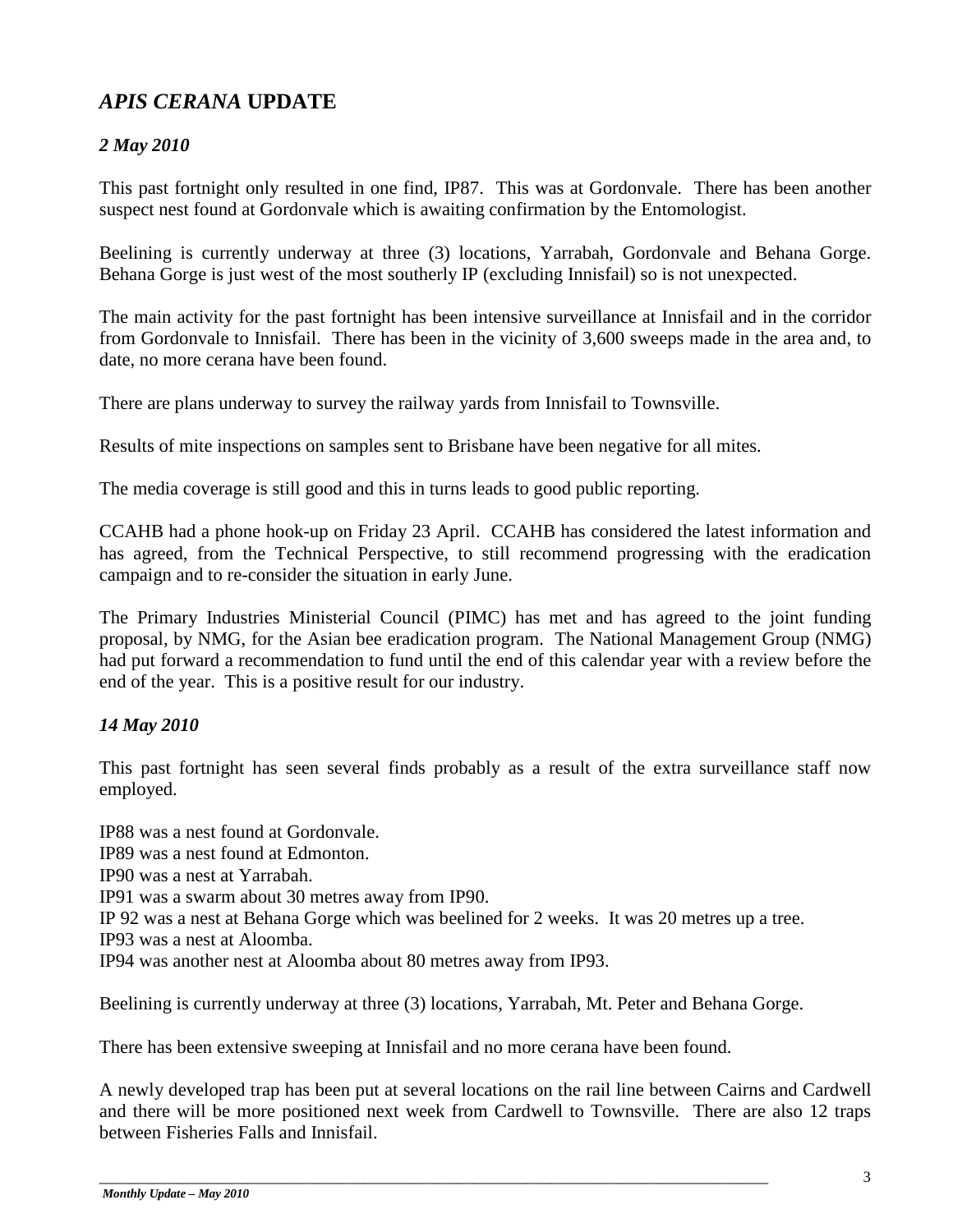The rainbow bee eaters are back roosting and the sheets have been set up under their roosts to collect the pellets and have them examined for cerana wings.

There is still good community engagement and this work is continuing.

On the publicity front, I have been contacted by several media outlets and there was coverage on ABC news plus the Saturday program of AM. The AM program was mainly devoted to coverage of Terry Ryan's paper which can be seen at<https://rirdc.infoservices.com.au/items/10-026>If it does not come up under this site go to the RIRDC site, then honeybees, then publications and you will find it. Thanks to Terry for a very comprehensive study.

#### *Trevor Weatherhead*

# **UPDATE ON REFORMS TO AUSTRALIA'S QUARANTINE & BIOSECURITY ARRANGEMENTS**

#### **Summary**

In December 2008, the Australian Government released the findings from the independent review of Australia's quarantine and biosecurity arrangements (the Beale review) and the government's preliminary response, agreeing in-principle to all 84 recommendations.

#### **Key Issues**

- The Australian Government's response to the Beale review recommendations will take some time and progress will be subject to whole-of-government budget processes.
- Many of the review's recommendations are dependent on the commencement of the proposed new legislation. Drafting of the new biosecurity legislation is underway.
	- The new biosecurity bill will be made available for extended public consultation before its introduction into Parliament.
- To assist in developing a seamless biosecurity system across the continuum and strengthen partnerships between governments, industry, business and the community, the following activities have been progressed:
	- establishment of the Biosecurity Advisory Council to provide the Minister for Agriculture, Fisheries and Forestry with strategic advice on biosecurity policies and activities across the biosecurity continuum;
	- negotiation of an intergovernmental agreement on biosecurity between the Commonwealth, state and territory governments to strengthen the national biosecurity system (due to be completed in mid-2010); and
	- development and implementation of a Postgraduate Curriculum in Plant Biosecurity across five Australian universities.
- Additionally, a number of new structures and roles have commenced to improve the governance of Australia's biosecurity activities, including:
	- the appointment of the interim Inspector General of Biosecurity (Dr Kevin Dunn) to conduct independent audits of Australia's biosecurity systems, subsuming the role of the interim Inspector General of Horse Importation;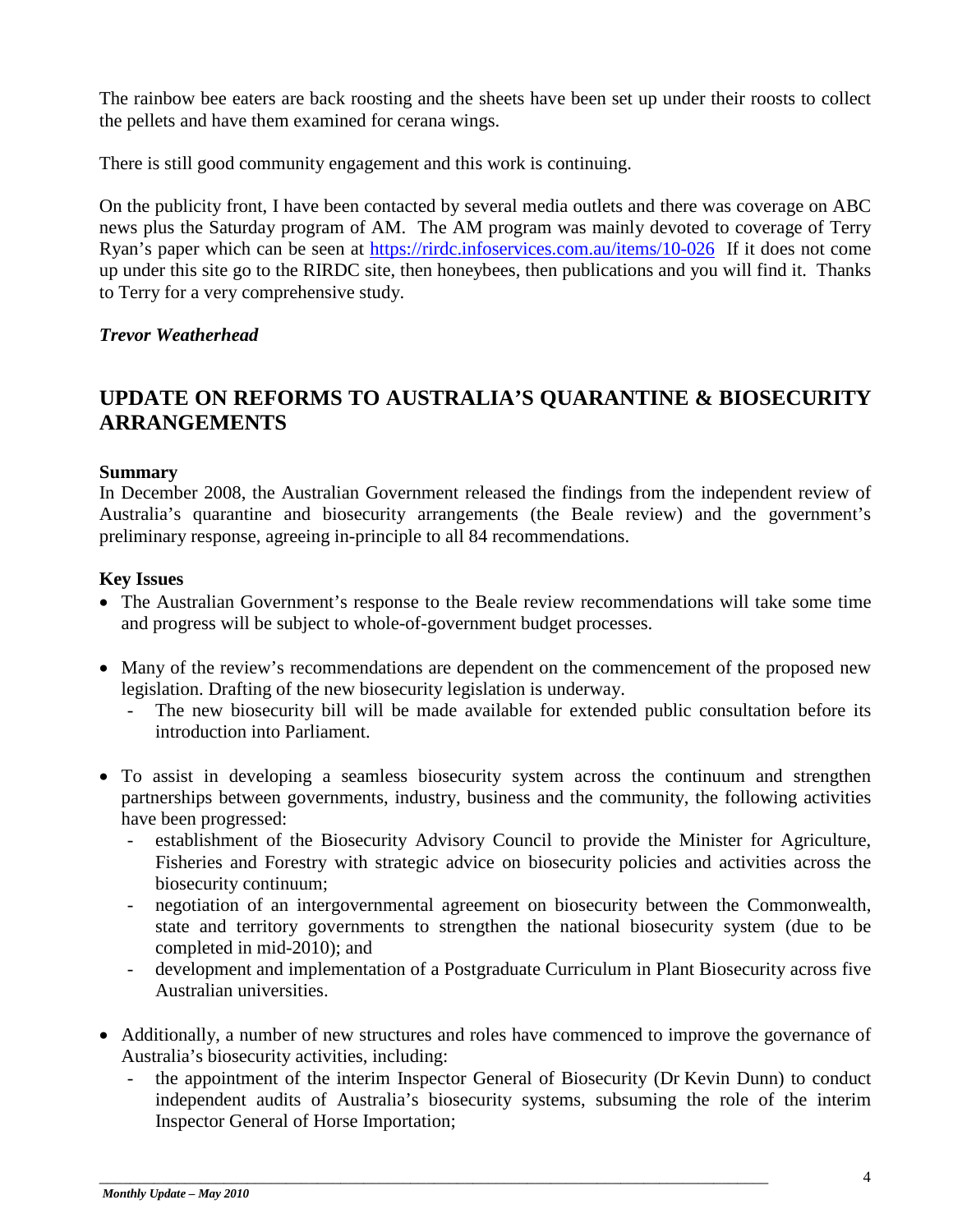- the appointment of an economist to the Eminent Scientists Group (Mr Roger Rose), further enhancing Australia's import risk analysis process; and
- the establishment of the Biosecurity Services Group, consolidating the pre-border, border and post-border biosecurity functions of the Department of Agriculture, Fisheries and Forestry, in preparation for the creation of a national biosecurity authority.
- The Department of Agriculture, Fisheries and Forestry is continuing to examine ways to improve the efficiency and effectiveness of biosecurity resources and is currently investigating options to target those areas of highest risk. For example:
	- the Australian Government has facilitated a return to full cost recovery for industry with the removal of the 40 per cent subsidy on export certification fees and charges;
	- the department has commenced trials for risk-based intervention at the border, moving away from mandatory intervention targets and focussing resources to where risk is greatest; and
	- the department is undertaking detailed scoping work on a significant upgrade of information and communication technology (ICT) systems and future arrangements for post-entry quarantine facilities.
- To date, the following funding has been announced by the Australian Government to assist in progressing biosecurity reforms:
	- \$300,000 over two years (2009-10 and 2010-11) to continue the National Sentinel Hive Program to provide assured funding while a comprehensive monitoring and surveillance proposal is developed and considered by governments and industry.
	- \$14.7 million in 2009-10 to enable ongoing progress with biosecurity reforms, namely scoping work on ICT systems and post-entry quarantine facilities, implementation of governance arrangements, development of new legislation and the extension of risk management activities; and
	- \$127.4 million through the Export Certification Reform Package to help transition exporters to the new fees and charges, provide regulatory and supply chain reform and improve market access for agricultural export industries.

#### **Background**

On 19 February 2008, the Hon. Tony Burke MP, Minister for Agriculture, Fisheries and Forestry announced a major, independent review of Australia's quarantine and biosecurity arrangements, fulfilling one of the Government's key election commitments. The Minister convened a panel chaired by Mr Roger Beale AO. Other members of the panel were Dr Jeff Fairbrother AM, Mr Andrew Inglis AM and Mr David Trebeck.

The review panel received over 220 written submissions and consulted widely, holding over 170 meetings with individuals and representatives of interested organisations in Australia and overseas.

On 18 December 2008, Minister Burke released the report – *One biosecurity: A Working Partnership* and the government's preliminary response, agreeing in-principle to all 84 recommendations. The review panel concluded that Australia operates a sound biosecurity system that can be improved further to deal with increasing risks, arising from climate change, globalisation and increased passenger and cargo movements. Its recommendations are designed to improve the good aspects of the current system and to rectify any shortcomings.

| Contact officer:   | <b>Ben Mitchell</b> | ph: $+61-2-6272$ 4814 |
|--------------------|---------------------|-----------------------|
| Clearance officer: | Kirsty Faichney     | ph: $+61-2-62725936$  |
| Date:              | 19 April 2010       |                       |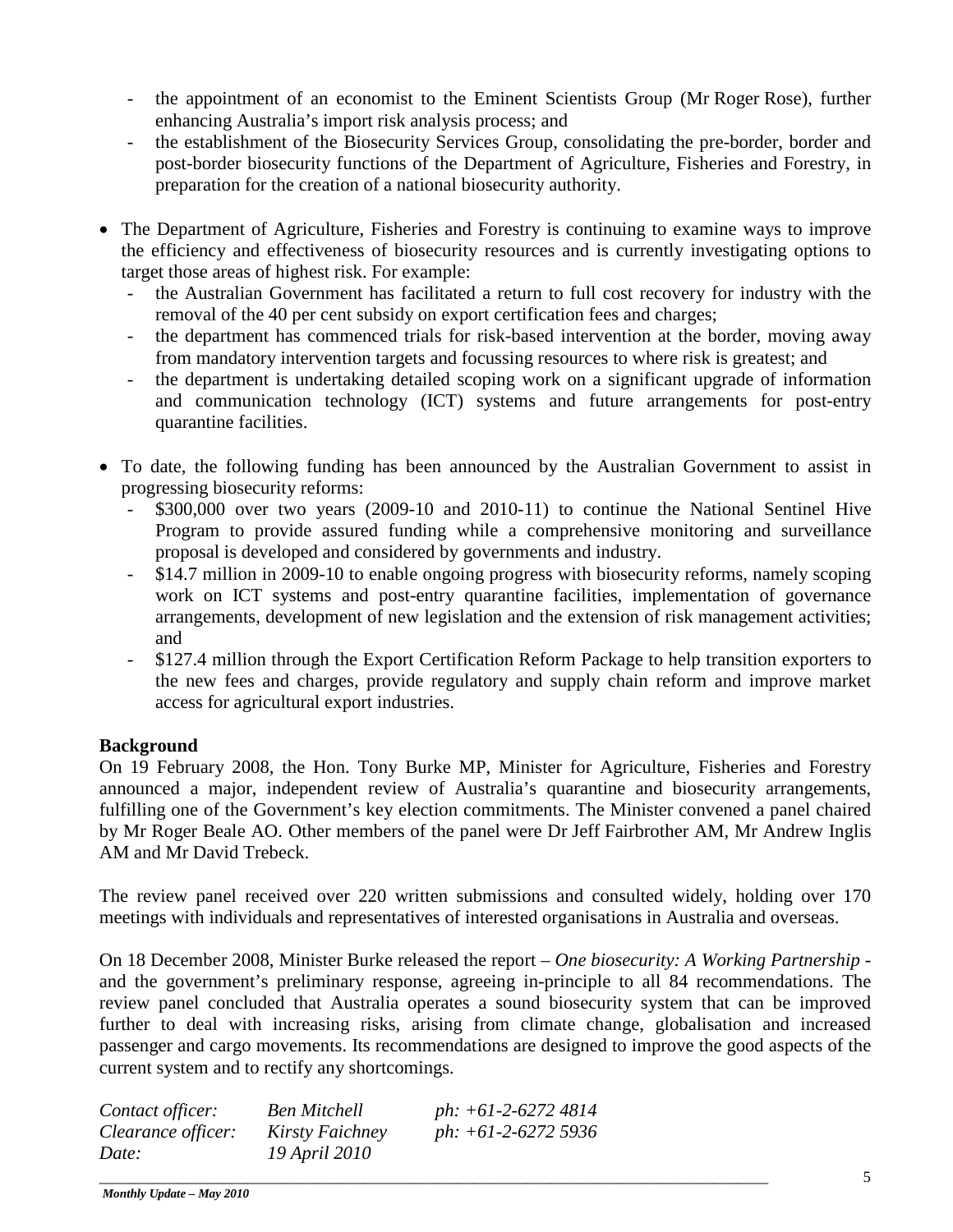#### **MYRTLE RUST (***Uredo rangelii***)**



In Australia, Myrtle rust has recently been detected on Agonis (willow myrtle), Syncarpia (turpentine) and Callistemon (bottlebrush) species. Internationally, there are unconfirmed reports of infection on some Eucalyptus species. It has also been confirmed on Myrtus, Syzygium and Heteropyxis species overseas.

Rusts are highly transportable. The most common dispersal mechanism is via wind but they may also attract bees who work the spores on leaves. The spores can also be spread via contaminated clothing, infected plant material and insect movement.

Myrtle rust produces lesions on young, actively growing leaves and shoots, as well as on fruits and sepals. Leaves may become buckled or twisted as a result of infection. On turpentine and callistemon rust lesions are purple in colour, with masses of bright yellow or orange-yellow spores. Occasionally, they may have dark brown spores. Severe rust disease in young trees may kill shoot tips, causing loss of leaders and a bushy habit.

**DETECTION AND BEEKEEPING IMPLICATIONS** *4 May 2010*

On Tuesday 27 April, 2010, I was contacted by DAFF in Canberra, as a result of a referral by AHBIC, to advise that a rust had been found in New South Wales on willow myrtle and that bees had been actively working it. The owner had been altered to the bee activity as the myrtle was grown for foliage and any buds were removed. The bees were seen actively gathering something from the leaves.

Today, I was contacted by DEEDI in Queensland and I took part in a telephone hook-up this afternoon. As well as Government people there were representatives from the Nursery and Flower Industries and Timber Queensland.

DAFF has put out a Media Release which is attached to the covering email as well as this report. Basically what has happened is that as well as the hives in New South Wales, the beekeeper concerned sold nucleus colonies to a Queensland beekeeper. These nucs are now in single brood boxes and are located near Beaudesert. Biosecurity Queensland (BQ) apiary staff have inspected the hives and found no rust spores in the hives. This apiary is not under quarantine. A survey of surrounding vegetation did not reveal any spores. The NSW beekeeper is not under quarantine at this stage. The property in NSW is under quarantine.

At this stage, it is being handled as a national issue with NSW being the lead State. There is a lot to find out. From our point of view the most crucial will be its effect on native flora. This rust seems to be attracted to Myrtaceae family plants which contain many of the well known honey and pollen trees:-Eucalypts, Corymbia, Lophostemon plus a host of support species such as Callistemon.

At this stage, according to the Media Release, it has not been found on Eucalypts. This rust is very close to guava rust which has had some devastating effects on plantation Eucalypts in other parts of the world.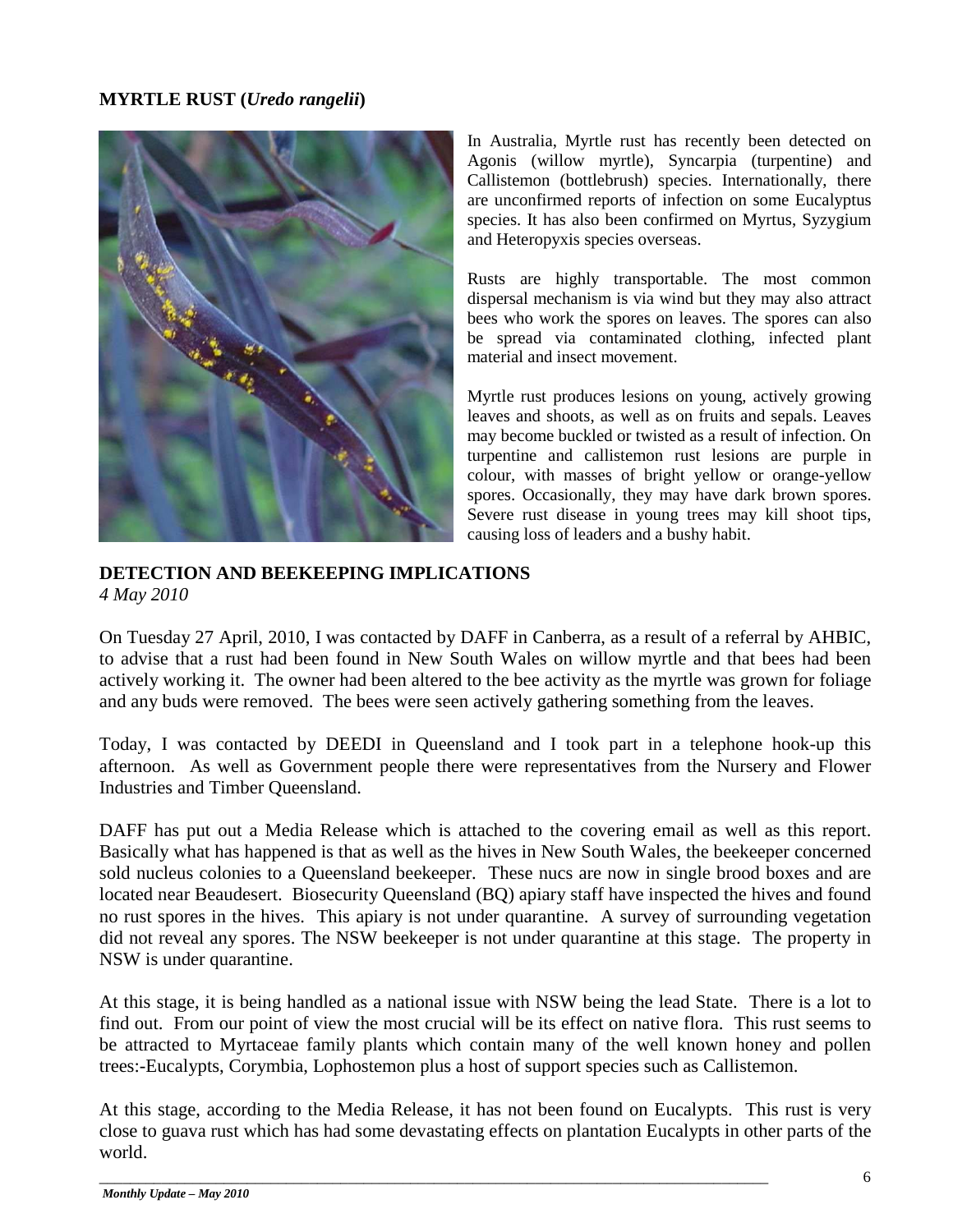Our industry is represented nationally by our AHBIC President, Lindsay Bourke.

Tasmania has already started making enquiries about the likely transfer on queen bees in cages and honey. Other States will, no doubt, follow suit. It is not known how it will affect live bee exports. This rust does occur in the USA in California, Florida and Hawaii as well as Japan. It is fortunate that this has come at a time when queen rearing has ceased and the question of interstate, as well as exports, can be sorted out without affecting the sale of queen bees. At this stage, there are no indications of interstate restrictions on the movements of hives.

DEEDI will be keeping me informed of any developments and I will keep you all updated. If anything significant happens, I will contact you immediately.

If you have any questions, contact me at any time.

*Trevor Weatherhead*

# **MYRTLE RUST (***Uredo rangelii***) DETECTION**

*4 May 2010*

A National Management Group met on 30 April 2010 to consider a recent detection of *Uredo rangelii*  (Myrtle rust) at a NSW cut flower growing facility. This is the first detection of Myrtle rust in Australia and there is limited knowledge of its impact or behaviour under Australian conditions.

Based on the advice of the Consultative Committee on Emergency Plant Pests—a coordinating body providing technical advice during plant health emergencies—the National Management Group has agreed that the rust is not technically feasible to eradicate. The National Biosecurity Committee will oversee continued surveillance and host testing in order to assess the implications of Myrtle rust and develop options for its management.

In this incident, Myrtle rust has been found on *Agonis flexuosa* (willow myrtle), *Syncarpia* (turpentine) and *Callistemon* (bottlebrush) species. The full host range of Myrtle rust will be the subject of ongoing analysis. To date, it has not been confirmed on Australian eucalypts.

Myrtle rust is closely related to the rust fungus causing guava rust and part of a complex of rusts that infect the Myrtaceae family of plants, which include many Australian native species. Myrtle rust produces lesions on young, actively growing leaves and shoots as well as on fruits and sepals. Leaves may become buckled or twisted as a result of infection. On turpentine and callistemon, rust lesions are purple in colour, with masses of bright yellow or orange-yellow spores.

Rusts are highly transportable. Their spores can be spread via contaminated clothing, infected plant material, on equipment and by insect movement and wind dispersal. These types of rust affect commercial plant growing operations and native ecosystems. They typically attack young plants and new growth on established plants and can be controlled in commercial operations with the use of fungicides.

The National Management Group is comprised of the chief executive officers of the national and state/territory departments of agriculture and primary industries across Australia and also representatives of peak industry bodies. The National Biosecurity Committee is comprised of senior representatives of the national and state/territory environment and primary industries departments.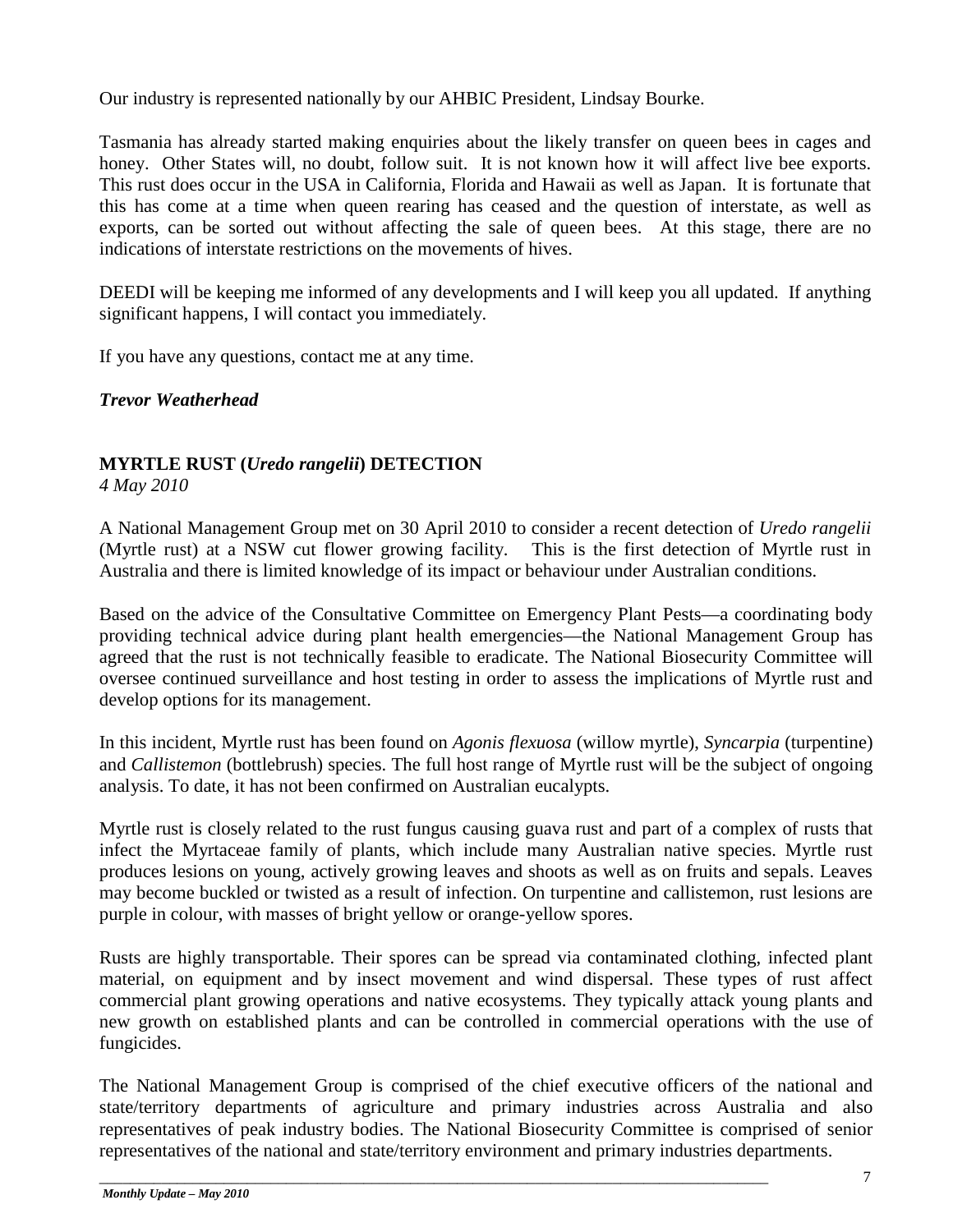National Management Groups and the National Biosecurity Committee are chaired by the Secretary of the Australian Government Department of Agriculture, Fisheries and Forestry, Dr Conall O'Connell.

Media inquiries: 02 6272 3232

#### **VALE - BOB WEIR**

We were saddened to hear of the death of Bob Weir on 7 May 2010.

Bob was one of the original members of Capilano Apiaries which later became the Honey Corporation of Australia and then Capilano Honey Limited. He served as a Director and Chairman of Capilano for many years. Bob was also a life member of both the New South Wales Apiarists' Association and the Queensland Beekeepers' Association.

AHBIC would like to offer its sincere condolences to Bob's daughter Kae Klingner, son-in-law Monte, grandson Craig and all his family.

Bob will be sadly missed by the Australian beekeeping industry.

## **WORK WANTED**

I am a New Zealand male 35years old, with 11years experience in the industry. I have experience in all aspects of beekeeping from queen rearing to extraction. I am looking to come to Australia to experience the industry in your country for about three months. Ideally I would like to do this in Western Australia if possible from June/July. Contact: Andrew Crossen [crossen.family@xtra.co.nz>](mailto:crossen.family@xtra.co.nz)

A French Canadian beekeeper seeks seasonal work. He has operated his own 600 colony business for almost 20 years and has truck driving skills. Contact: Gilles Gagne [gilles\\_gagne@hotmail.com](mailto:gilles_gagne@hotmail.com)

## **PROFESSOR DANIELA STEHLIK APPOINTED CHAIR FOR RIRDC**

Minister for Agriculture, Fisheries and Forestry, The Hon. Tony Burke MP has appointed Professor Daniela Stehlik as the Chair of the Rural Industries Research and Development Corporation (RIRDC). Professor Stehlik is one of Australia's leading social scientists in the areas of sustainability, human service practice and social cohesion with a focus on families and communities in regional/rural Australia. She has also recently been appointed as inaugural Director of the new Northern Institute at Charles Darwin University.

From 2003 to early 2010 Professor Stehlik held the position of Foundation Chair in Stronger Communities and Director of the Research Centre for Stronger Communities (RCSC) at Curtin University of Technology in Perth, Western Australia, where she lead a team of social scientists working in sustainability and conservation; land use change; strengths-based practice models and place and community vulnerability. Before that appointment Professor Stehlik served for nine years at Central Queensland University.

In 2008, she completed an appointment to the Expert Panel on the Social Impacts of Drought for the Federal Minister of Agriculture's Review of National Drought Policy. She was an invited participant in the Australia 2020 Summit and the National Rural Women's Summit in 2008. Professor Stehlik's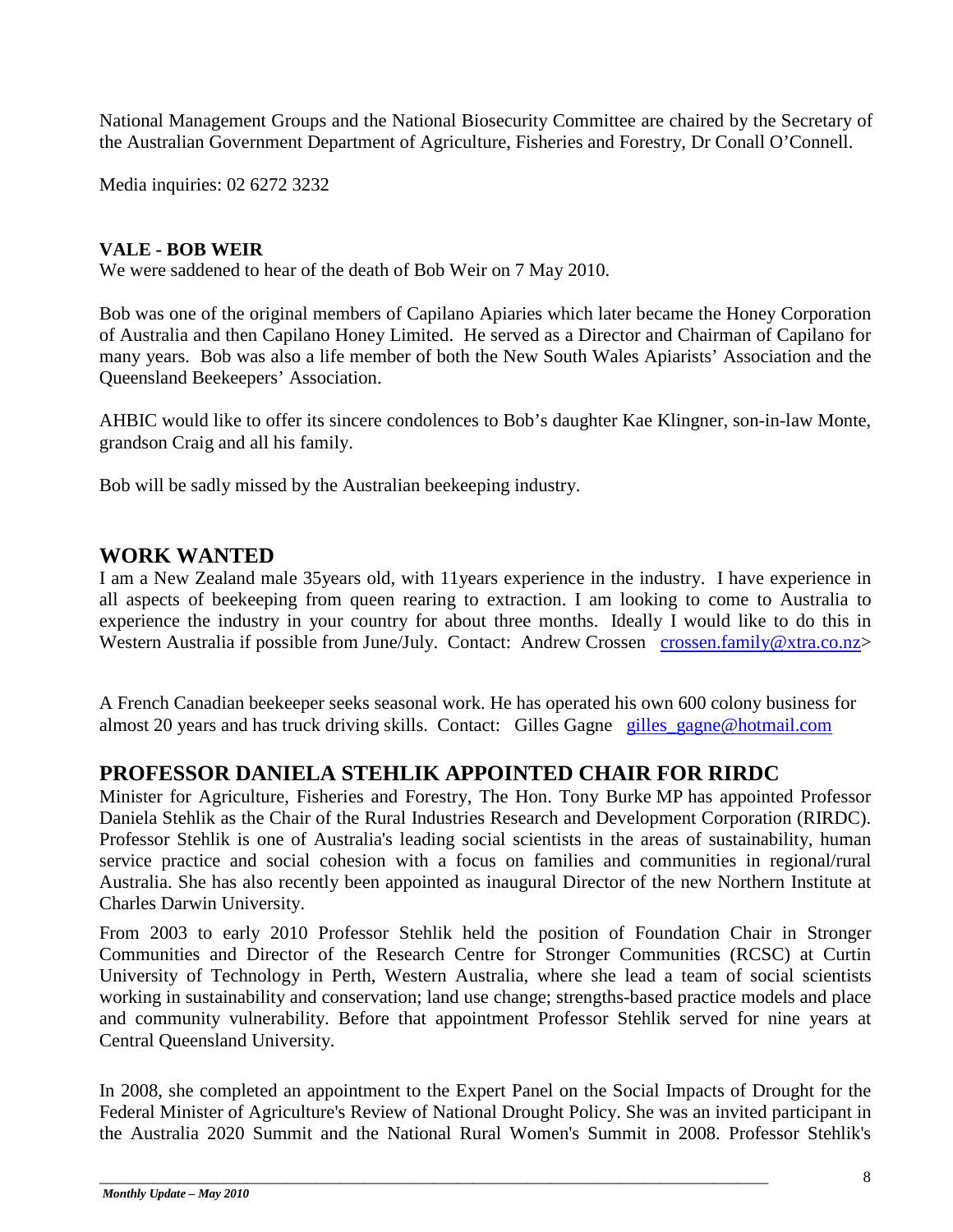involvement in community development activities, and the impact of change on communities has led to a number of publications focusing on issues associated with social sustainability, community capacity building and evidence based policy. She has given visiting lectures in the US, Canada, the UK, and the Czech Republic.

She is actively involved in policy development and public commentary on community issues in Australia, and undertakes many public contributions on these issues each year. - including acting as a consultant to the National Rural Women's Coalition and the Country Women's Association. She is particularly interested in the generative capacity of women's energy and enthusiasm as an important component of community flourishing.

#### **SMALL HIVE BEETLE DISCOVERED IN HAWAII**

The small hive beetle has been discovered in hives near Hilo, adding another threat to Hawaii's honey industry and exportation of queen bees, according to the state Department of Agriculture.

On April 27, a beekeeper on a Pana`ewa farm contacted the agriculture department's entomologist in Hilo about beetles he found in the hives that he was maintaining for the farm owner, agriculture officials said. Samples of the beetles were confirmed as small hive beetles on April 30 by the US Department of Agriculture's National Identification Service in Riverdale, Md.

Adult and larval stages of the beetles have been found at two sites. Surveys in West Hawaii, where the majority of the queen bee operations are located, will begin today, agriculture officials said. Agriculture officials have activated the Incident Command System, which is widely used for other emergency responses, to manage this pest emergency. "The Small Hive Beetle will be difficult to eradicate and control because it also feeds on various decaying fruits which are abundant in the wild," said Neil Reimer, manager of the Plant Pest Control Branch. "We are working with the US Department of Agriculture to develop a queen bee certification procedure that would allow for the continued export of clean queen bees to foreign and domestic areas."

#### *FARM FRESH: AUSTRALIAN FOOD PRODUCERS AND PROVIDORES*

Arbon Publishing is an independent publishing house producing high-quality special interest books. *Farm Fresh: Australian Food Producers and Providores*, Arbon's forthcoming publication, will connect the reader with the wonderful food networks around Australia and explore and promote the various food regions and the innovative and entrepreneurial producers.

Australian growers and producers are the backbone of the Australian food industry, both in terms of our food consumption and our export markets. We are seeing increasing interest in locally produced food; people want to know where their food is coming from, how it is produced and who is producing it. *Farm Fresh: Australian Food Producers and Providores* will also contain the A—Z showcase, a comprehensive directory of producers, growers and retailers.

If you are a producer, grower or retailer, and are interested in being a part of this exciting upcoming publication, one of our categories is Honey. We would love to hear from you. Basic listings in our directory are free. If this sounds like something you're interested in knowing more about, or would like to be listed, please contact Yasmin Cameron on (02) 9437 0438, or via email: [yasmin@arbonpublishing.com](mailto:yasmin@arbonpublishing.com)

\_\_\_\_\_\_\_\_\_\_\_\_\_\_\_\_\_\_\_\_\_\_\_\_\_\_\_\_\_\_\_\_\_\_\_\_\_\_\_\_\_\_\_\_\_\_\_\_\_\_\_\_\_\_\_\_\_\_\_\_\_\_\_\_\_\_\_\_\_\_\_\_\_\_\_\_\_\_\_\_\_\_\_\_\_\_

#### *Yasmin Cameron* **Arbon Publishing**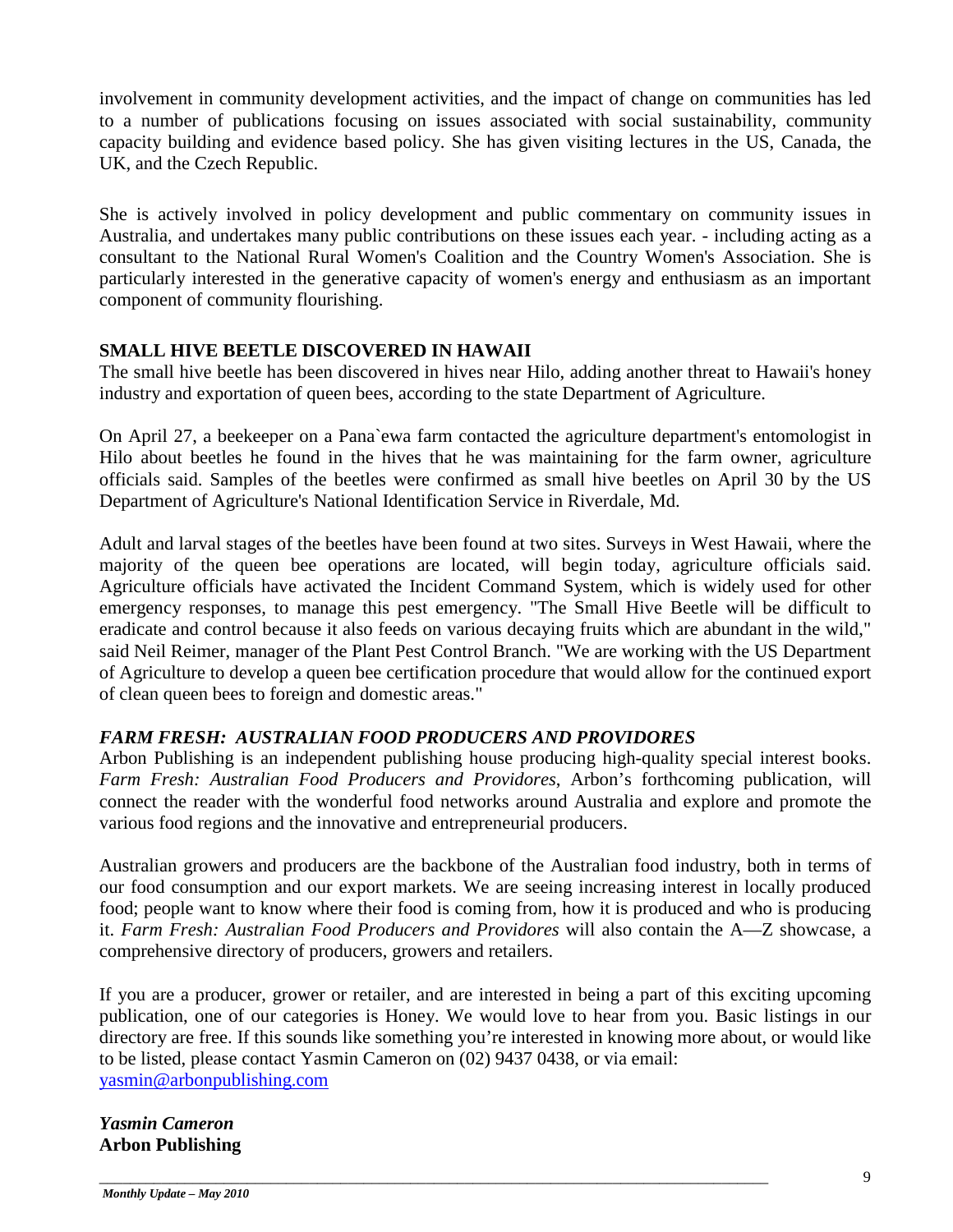# **2010 STATE AND SECTOR CONFERENCES**

| <b>FCAAA</b>                                                 | <b>New South Wales Apiarists' Association</b>    | $20 - 21$ May  |
|--------------------------------------------------------------|--------------------------------------------------|----------------|
|                                                              | <b>Tasmanian Beekeepers Association</b>          | 28 - 29 May    |
|                                                              | <b>Victorian Apiarists' Association</b>          | $2 - 3$ June   |
|                                                              | <b>South Australian Apiarists' Association</b>   | $10 - 11$ June |
|                                                              | <b>WA Farmers Federation- Beekeeping Section</b> | 11 June        |
|                                                              | <b>Queensland Beekeepers Association</b>         | 17 - 18 June   |
| <b>Australian Queen Bee Breeders Association</b>             |                                                  | 19 May         |
| <b>Honey Packers and Marketers Association</b>               |                                                  | To be advised  |
| <b>National Council of Crop Pollination Associations</b>     |                                                  | 17 June        |
| <b>Federal Council of Australian Apiarists' Associations</b> |                                                  | 17 June        |
| <b>Australian Honey Bee Industry Council</b>                 |                                                  | 18 - 19 June   |

#### *PLEASE NOTE CHANGES:*

Tasmania has advised a change of date and the Honey Packers have deferred their AGM scheduled for 26 May 2010 to a date to be advised.

### **B-QUAL**

There will be a B-QUAL Training day on Wednesday 9 June in South Australia and Wednesday 16 June in Queensland. Unfortunately the training day scheduled for Wednesday 19 May in New South Wales was cancelled due to lack of response.

# **NOTICE OF 2010 ANNUAL GENERAL MEETING**

Notice is hereby given that the Annual General Meeting of the Australian Honey Bee Industry Council will be held on Friday 18 June and Saturday 19 June 2010 at the Country Comfort Motel, 250 South Station Road, Raceview, QLD 4305 Phone: 07 3202 4622 – Free call: 1800 882 263

Note this is the first AGM as a result of last year's constitutional changes. Members are encouraged to participate to make the changes a success.

# **Stephen Ware Executive Director AHBIC**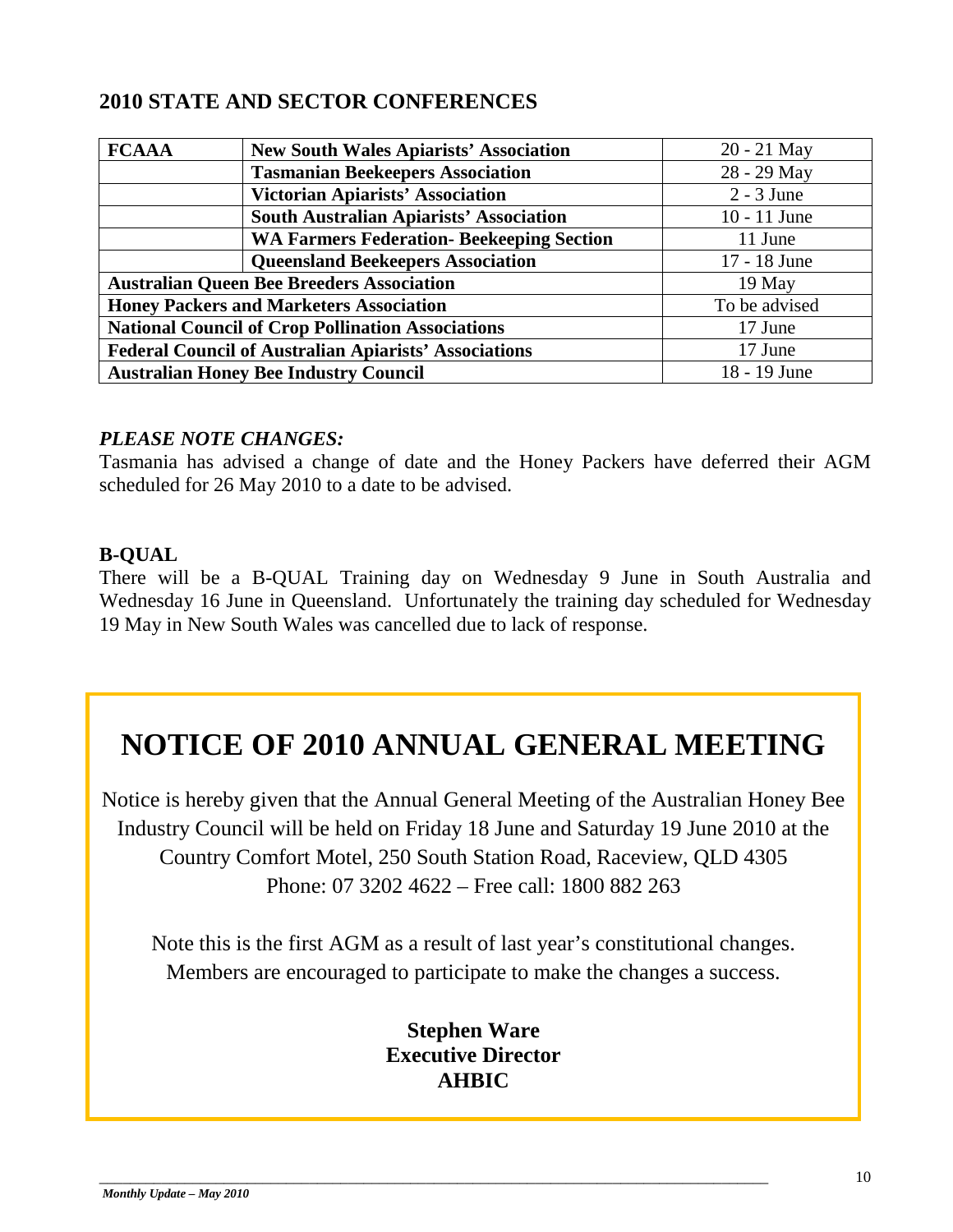# NOTICE OF ELECTION OF BOARD MEMBERS **Australian Honey Bee Industry Council**

In accordance with the constitution notice is hereby given that nominations for the position of Chairperson of AHBIC open on Monday 3 May 2010 and **close at COB Friday 21 May 2010.** Nominations for the Board Member positions open on Monday 3 May 2010 and **close at 2pm on Saturday 19 June 2010**. Candidates are advised of relevant sections of the constitution and, in particular:-

**The following is an extract from the AHBIC Constitution as amended 12 October 2009. A full copy of the Constitution is available on the AHBIC website [www.honeybee.org.au](http://www.honeybee.org.au/) or from the AHBIC office.**

- 5.2 A Chairperson of AHBIC to be elected for two (2) years at each bi-annual Annual General Meeting.
- 5.2.1 Nominations of candidates for election as Chairperson of AHBIC:-
	- (a) shall be made in writing, signed by one voting delegate and accompanied by the written consent of the candidate. each nominee may submit a two hundred (200) word statement.
	- (c) the nomination shall be delivered to the Secretary of AHBIC not less than twenty eight days prior to the date fixed for the holding of the Annual General Meeting. All delegates are to be notified of all nominations at least fourteen days prior to the holding of the Annual General Meeting.
	- (d) If no nominations are received as required under 5.2.1 (a) and 5.2.1 (c), nominations shall be taken from the floor at the next Annual General Meeting.
- 5.3 A Deputy Chairperson of AHBIC shall be elected at each Annual General Meeting as follows:
- 5.3.1 Nominations of candidates for election as Deputy Chairperson of AHBIC:- Nominations shall be taken from the floor at the Annual General Meeting and voted on by eligible Delegates.

The Deputy Chairperson shall be elected for two (2) years the re-election to occur in the alternate year of the election of Chairperson.

- 5.4 That the affairs of AHBIC shall be directed by an Executive Committee of six (6) persons comprising the Chairperson, Deputy Chairperson and four (4) committee members) appointed at the Annual General Meeting. All retiring members are eligible for re-appointment.
- 5.5 The Chairperson and Deputy Chairperson shall be elected for a term of two (2) years running alternatively. The first year being the election of Chairperson and the next two Executive Members being determined by the highest recorded votes being for a bi-annual term.
- 5.6 The candidates for the election of position on the AHBIC Executive Committee, including Chairperson and Deputy Chairperson are elected from the floor of the Annual General Meeting.

If your require any further information please do not hesitate to contact Stephen Ware at the AHBIC office: [ahbic@honeybee.org.au](mailto:ahbic@honeybee.org.au) or phone 02 9221 0911.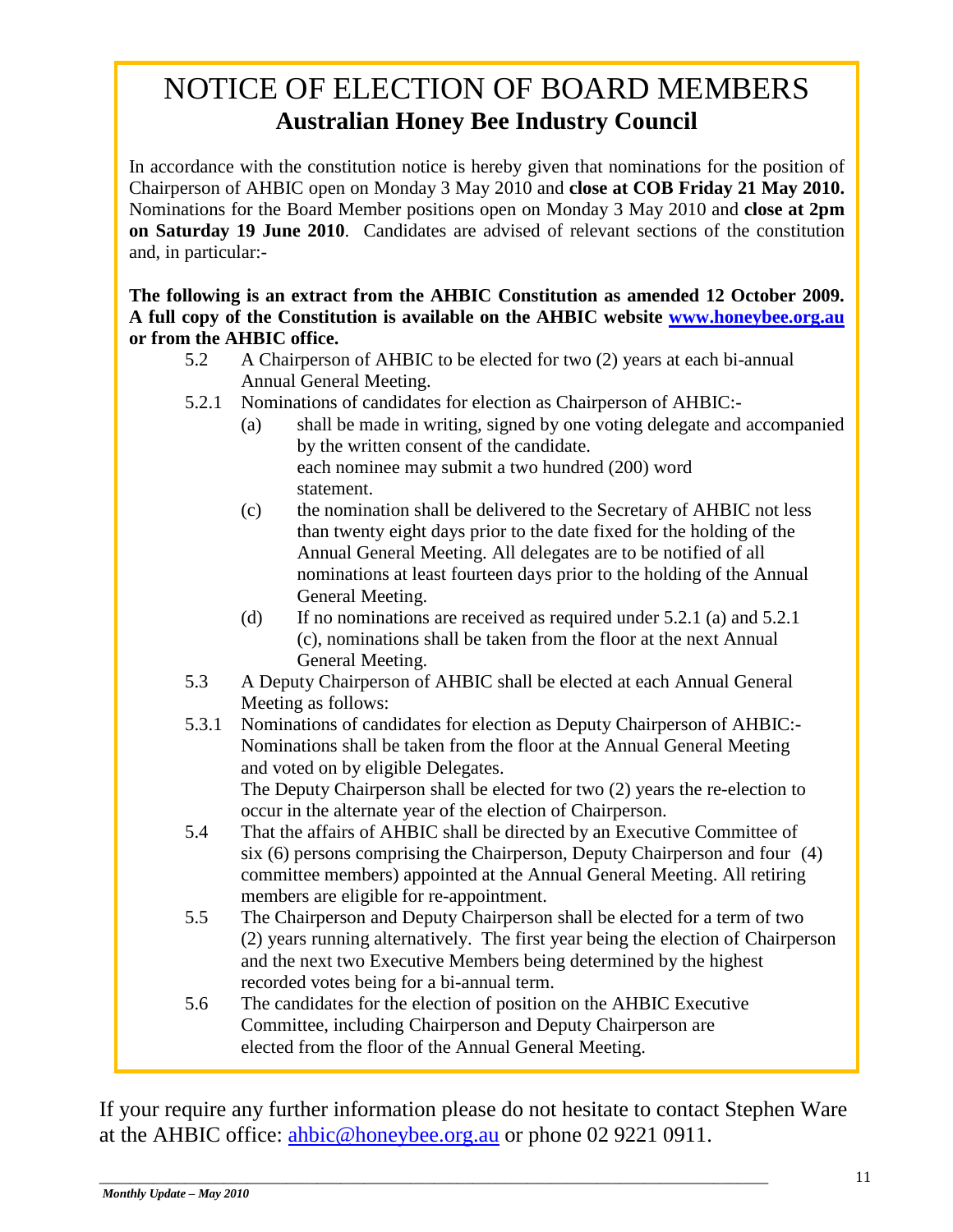# CONFERENCE ACCOMMODATION SUGGESTIONS

# Venue for QBA and AHBIC Conference

Country Comfort Motel 250 South Station Road Raceview QLD 4305 Phone: 07 3202 4622 / Free call: 1800 882 263 Email: [reservations.ipswich@countrycomforthotels.com](mailto:reservations.ipswich@countrycomforthotels.com)

*Don't forget to state your attendance for bee conference/s*

Conference rate: \$110.00 per night Breakfast:  $$10.00$  (light) \$16.00 (full) in restaurant Room service – cost as per order

This Motel also has a limited number of sites for motor homes.

#### **THE FOLLOWING MOTELS ARE SEVERAL KILOMETRES AWAY FROM THE VENUE AND A VEHICLE WILL BE REQUIRED TO DRIVE TO THE CONFERENCE.**

Ipswich Central Motel Cnr Limestone & Thorn Street Ipswich QLD 4305 Ph: 07 3281 2100 Email: [info@centralmotelipswich.com](mailto:info@centralmotelipswich.com)

Ipswich City Motel 86 Warwick Road Ipswich QLD 4305 Ph: 07 3281 2633 Email: [stay@ipswichcitymotel.com.au](mailto:stay@ipswichcitymotel.com.au)

Best Western Heritage Motor Inn 51-55 Warwick Road Ipswich QLD 4305 Ph: 07 3202 3111 Email: [admin@ihmi.com.au](mailto:admin@ihmi.com.au)

Metro Hotel Ipswich International 43 South Street Ipswich QLD 4305 Ph: 07 3812 8077 Email: [Ipswich@metrohg.com](mailto:Ipswich@metrohg.com)

Oaks Aspire Apartments 1 West Street Ipswich QLD 4305 Ph: 1800 026 092 Email: [aspire@theoaksgroup.com.au](mailto:aspire@theoaksgroup.com.au)

Quest Ipswich 57-63 Warwick Road Ipswich QLD 1305 Ph: 07 3813 6000

#### Villiers Bed & Breakfast 14 Cardew Street

East Ipswich QLD 4305 Ph: 07 3281 7364 / 0407 572 398 Email: [bandbvilliers@optusnet.com.au](mailto:bandbvilliers@optusnet.com.au)

## Parkview Colonials-Bed & Breakfast

72 Chermside Road Ipswich QLD 4305 Ph: 07 3812 3266 Email: [info@parkviewcolonials.com.au](mailto:info@parkviewcolonials.com.au)